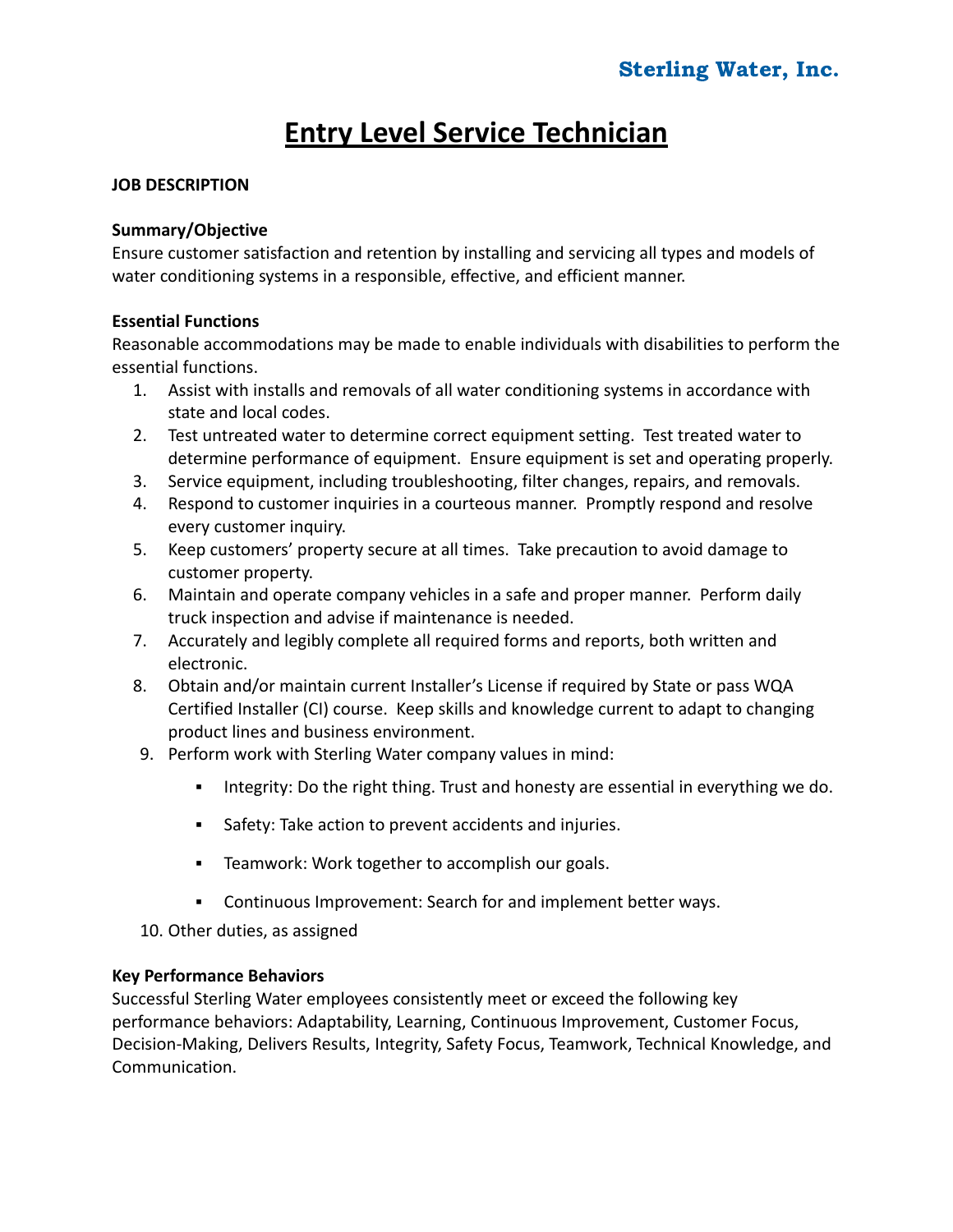### **Supervisory Responsibility**

This role has no supervisory responsibilities.

#### **Work Environment**

While performing the duties of this job, the employee frequently works in customer homes/place of business. The employee is occasionally exposed to hot/cold conditions, dust/dirt, smells, and may work with hazardous chemicals. Update

#### **Physical Demands**

The physical demands described here are representative of those that must be met by an employee to successfully perform the essential functions of this job. Update

While performing the duties of the job, the employee is constantly required to use hands and fingers to feel, handle objects or controls, and reach with hands and arms. The employee must frequently lift and carry up to 50 pounds and occasionally lift, move, or cart up to 220 pounds. Proper lifting techniques are required. The employee is frequently required to talk, read, write and hear. The employee is occasionally required to climb, stoop, kneel, and crouch.

### **Position Type and Expected Hours of Work**

This is a full-time position. Days and typical hours of work are Monday through Friday, 7:00 a.m. to 3:30 p.m., 40 hours per week. Hours may vary.

### **Required Education and Experience**

1. High school diploma or GED diploma, or one to three months' related experience and/or training, or equivalent combination of education and experience.

### **Preferred Education and Experience**

- 1. Previous maintenance experience
- 2. Previous plumbing experience

### **Additional Eligibility Qualifications**

- 1. Valid Driver's License
- 2. Pass Department of Transportation physical when required.

#### **Work Authorization**

Must be legally authorized to work in the United States of America.

### **Equal Employment Opportunity Statement**

Sterling Water, Inc provides equal employment opportunities to all employees and applicants for employment. In addition to federal law requirements, Sterling Water, Inc. complies with applicable state and local laws governing nondiscrimination in employment in every location in which the company has facilities. This policy applies to all terms and conditions of employment. Sterling Water, Inc. expressly prohibits any form of workplace harassment based on race, color, religion, gender, sexual orientation, gender identity or expression, national origin, age, genetic